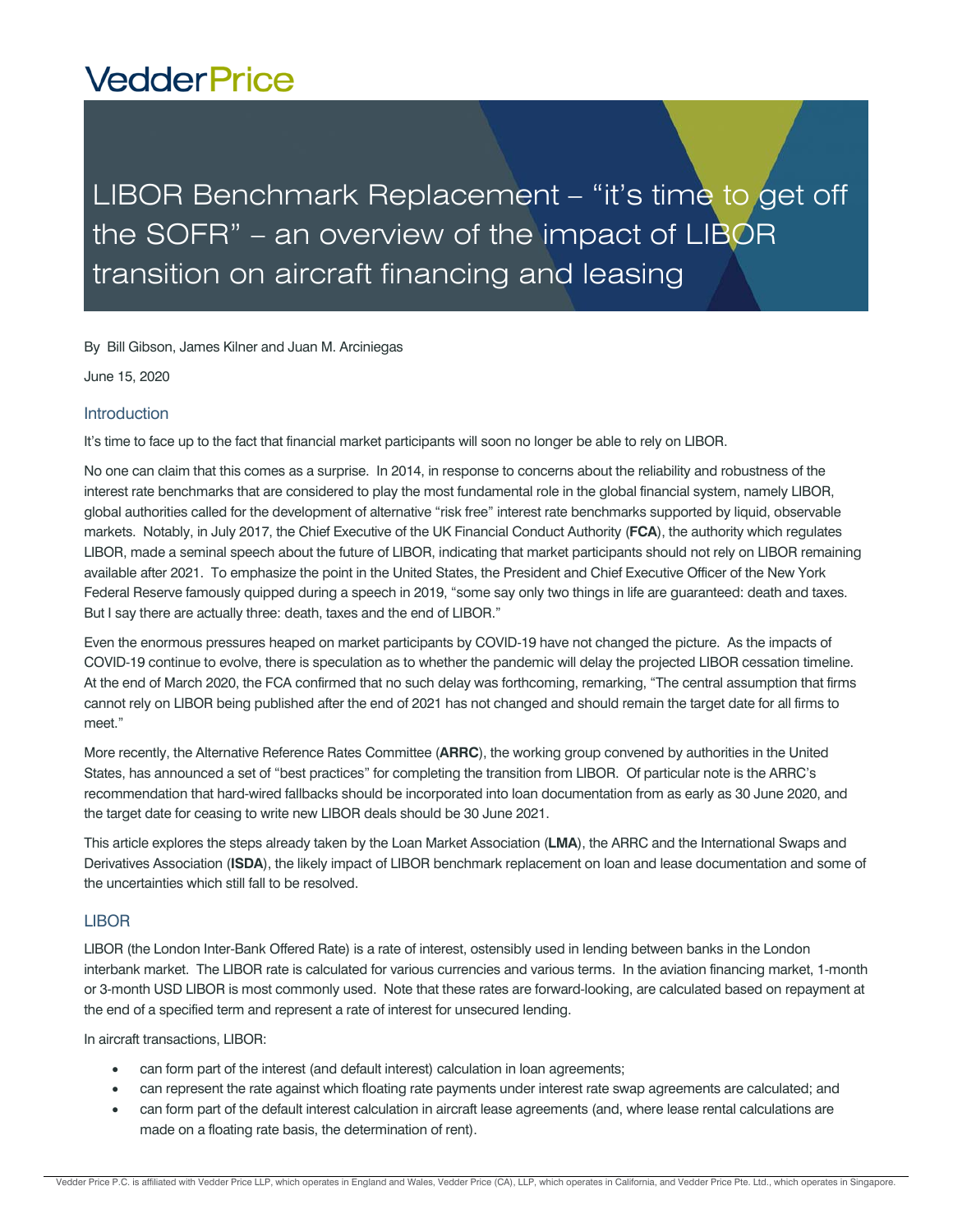# **SOFR**

A number of alternative benchmarks were considered as suitable replacements for USD LIBOR. The emerging winner, and the ARRC's recommended alternative, is the Secured Overnight Financing Rate (**SOFR**). SOFR is a broad measure of the cost of borrowing cash overnight collateralized by U.S. Treasury securities.

Unlike term LIBOR rates, SOFR is an overnight, secured rate.

Aircraft loan and interest rate swap repayments are not typically made on an overnight basis, so how would we apply an overnight rate to a loan which provides for accrued interest to be paid monthly or quarterly?

In time, it is anticipated that forward-looking term SOFR rates will emerge – this is the stated preference of the ARRC – but this has not happened yet and it is not certain that satisfactory term SOFR rates will be available ahead of LIBOR discontinuation. Therefore, the ARRC does not recommend that financial market participants wait until forward-looking term SOFR rates exist to begin using SOFR in their loans. Instead, a simple average or compounded average of overnight SOFR rates for an interest period might be made to apply in lieu of a term rate.

A further complication with an overnight rate arises because, unlike term LIBOR rates, the amount of interest payable on a loan interest repayment date cannot be calculated until the last day of the applicable loan interest period. This makes loan administration (for banks) and payment processing (for borrowers) complicated. Various alternative calculation conventions remain under discussion. Selecting a final methodology is proving challenging in light of the lack of market convention and the operational challenges faced with making such a calculation.

#### Credit Adjustment Spreads

Because SOFR is an overnight, secured rate it does not include any term liquidity premium or any bank credit risk element, unlike a term LIBOR rate, where interest is paid at the end of a specified term and which represents an unsecured rate. As a result, SOFR prices lower than LIBOR.

Bankers therefore intend to apply a "credit adjustment spread" on top of SOFR, in order to account for the differences in which LIBOR and SOFR are determined, and in order to limit any transfer of economic value as a result of the transition between benchmark rates. The basis on which a credit adjustment spread is calculated is also the subject of continuing discussion. A further complicating factor for determining the spread adjustment is that the spread between LIBOR and SOFR fluctuates in rather meaningful ways over time. This fluctuation is, in part, due to the fact that Treasuries yields may be pushed down during times of crisis where there is a flight to quality.

# LMA and ARRC Slot-in Provisions dealing with LIBOR Transition

The LMA and ARRC have both been working on slot-in drafting for various financial instruments in anticipation of transitioning away from LIBOR.

On 21 December 2018, the LMA issued "The Recommended Revised Form of Replacement Screen Rate Clause and Users Guide".

On 25 April 2019, the ARRC recommended two sets of fallback language, also for syndicated loan documentation – the "Amendment Approach" fallback language and the "Hardwired Approach" fallback language.

Note that the ARRC has also prepared recommended fallback language for floating rate notes and securitization transactions.

#### *LMA and ARRC Amendment Approach – creating a framework for future agreement*

The LMA and ARRC Amendment Approaches (the **Amendment Approaches**) do not set out the replacement benchmark or credit adjustment spread which should apply, or set out the detailed basis on which interest should accrue or be calculated. Instead, a framework is set out in order to facilitate future agreement and related amendments to the loan documentation.

The LMA Amendment Approach does this by reducing the threshold for lender consent that might otherwise apply to relevant amendments.

The ARRC Amendment Approach provides that the borrower and the loan agent may identify a replacement rate (and spread adjustment), and the required lenders (typically 51%) have five days to object. If the required lenders reject the proposal, the loan goes to a prime-based rate until a successful amendment goes through.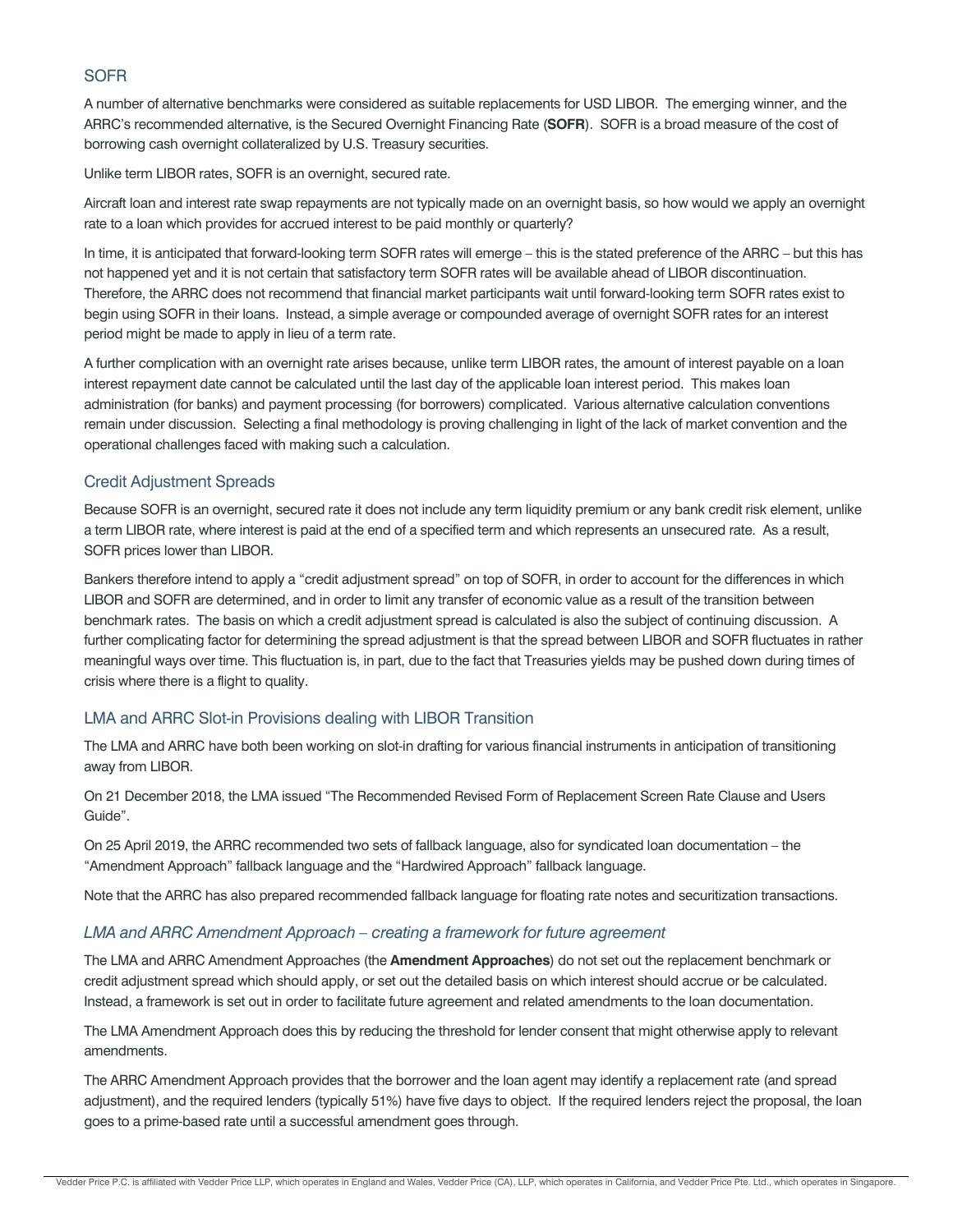#### *ARRC Hardwired Approach*

The alternative, the ARRC "Hardwired Approach", provides that, when LIBOR ceases, the benchmark rate converts to a specified version of SOFR plus a credit adjustment spread. Failing this, a rate agreed between the parties would apply. Unlike the ARRC Amendment Approach, the Hardwired Approach is also "future-proofed", to cover further benchmark replacement to the extent this occurs.

The Hardwired Approach sets out a "waterfall" of replacement benchmarks which are to apply – firstly, a term SOFR rate or, failing which, the next available term SOFR rate; secondly, a compounded SOFR rate; and thirdly, an alternative rate selected by the loan agent and the borrower which has given due consideration to any selection or recommendation made by a "Relevant Governmental Body", or market convention. The credit adjustment spread is added to the applicable replacement benchmark in each case.

The Hardwired Approach also sets out a waterfall of options to calculate the credit adjustment spread – firstly, the adjustment selected or recommended by a Relevant Governmental Body; secondly, the adjustment that would apply to the fallback rate for a derivative transaction referencing the ISDA Definitions to be effective upon an index cessation event with respect to USD LIBOR for a period equal to the relevant loan interest period; and thirdly, an adjustment agreed between the loan agent and the borrower giving due consideration to the factors which apply to determining a replacement rate of interest and set out above.

So, which approach is the aviation industry using? For the time being, we are seeing the Amendment Approaches (or negotiated variations of those approaches) applying, but as noted in the ARRC "best practices" recommendations, this is something which must develop quickly.

The ARRC noted that many respondents to their consultations who prefer the use of the ARRC Amendment Approach at the current time generally believe that eventually some version of the Hardwired Approach will be more appropriate. The Amendment Approaches set out a more streamlined procedure for LIBOR transition, but they leave many of the difficult questions unanswered and provide for additional amendments to be made further down the road. Banks and counterparties will need to consider whether it is feasible to amend thousands of loan documents in short order, and the related disruption this could cause.

# *ARRC Hedged Loan Approach*

Outside of the syndicated loan market, the ARRC recommends a third set of fallback language – the "Hedged Loan Approach", to be considered for bilateral USD LIBOR loans which benefit from interest rate hedging.

The "Hedged Loan Approach" is the alternative approach for those who want to ensure that the fallback language in their loan agreement is consistent with the fallback language in any corresponding hedge they enter into with respect to their credit facilities. There is no reason that the language cannot be amended to accommodate syndicated loan transactions.

Interest rate swaps are commonly used in aircraft lessor financings in order to mitigate basis risk between operating lease payments (typically calculated on a fixed rate basis) and scheduled interest rate payments under the related loan agreement (typically calculated on a floating-rate basis).

The Hedged Loan Approach aligns the trigger events, replacement rate, and any spread adjustments under a subject loan with those as determined in accordance with the soon-to-be finalized revisions to the ISDA Definitions.

# *Trigger Events for LIBOR Transition*

There is some variation between the trigger events for LIBOR transition between the LMA and ARRC approaches. As you would expect, both cover events relating to an immediate or upcoming LIBOR cessation. Both also include an early opt-in election which may be made by the parties. The ARRC Hedged Loan Approach trigger events are tied to those that will apply under any relevant ISDA documentation.

The LMA has also included a "material change" event, such that a trigger event can apply if the methodology, formula or other means of determining the LIBOR screen rate has materially changed. The LMA offers both objective and subjective language (in the opinion of the Majority Lenders and, where selected, the Obligors) for making the material change determination.

The ARRC includes as an additional event an announcement from the supervisor of a benchmark administrator that the applicable benchmark is no longer representative. This is intended to reflect the requirements of, and the procedures which apply under, the EU Benchmarks Regulation (the **BMR**). Where such a determination is made, it is possible that the loan parties would want to accelerate LIBOR transition, and EU-supervised entities could be prohibited from referencing LIBOR in new derivatives and securities. U.K. and U.S. authorities have also stated that it might be prudent for market participants to include this pre-cessation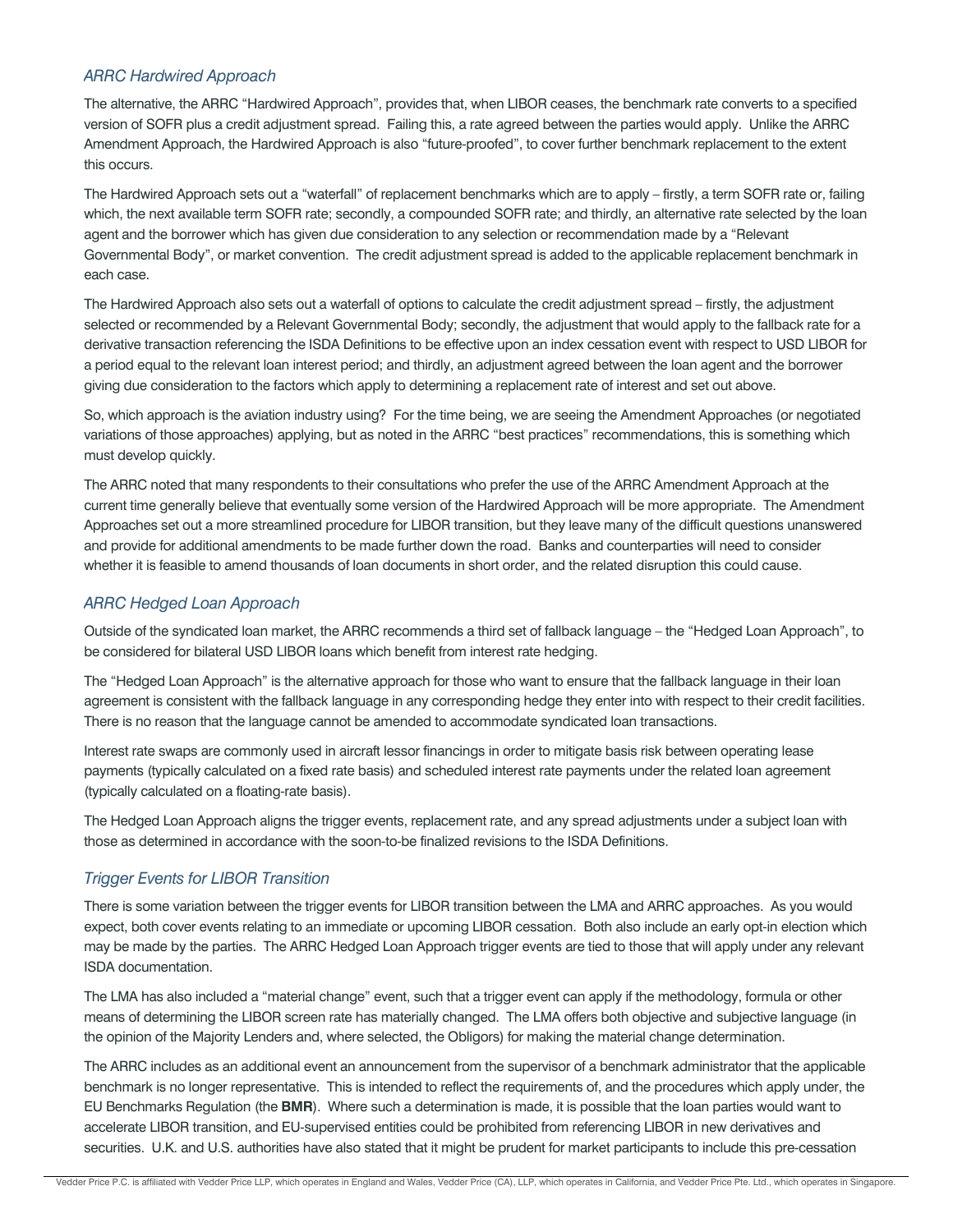trigger in their loan documentation.

The early election triggers that apply under the ARRC Amendment and Hardwired Approaches are also drafted differently. Note that a term SOFR rate only can apply if an early election trigger applies under the Hardwired Approach.

#### ISDA Benchmarks Supplement

ISDA published its Benchmarks Supplement in 2018 primarily to facilitate compliance with the requirements of Article 28(2) of the BMR, but it has been drafted so that market participants can use it to incorporate fallbacks for reference rates into derivative transactions, whether or not they or the transactions are subject to BMR. The Supplement includes a number of trigger events relating to benchmarks and fallbacks which apply upon the occurrence of one of those triggers. Currently, ISDA has provided for benchmark replacement in two scenarios: (i) a permanent cessation of the then applicable benchmark; or (ii) if applying an applicable benchmark would breach applicable law. These broadly align with the corresponding trigger events in the ARRC documentation, but there are some important variations, discussed below.

Ultimately, ISDA intends to update the ISDA Definitions to include fallbacks to selected alternative interest rate benchmarks, and work on this is ongoing, but in the meantime incorporation of the Supplement into transactions referencing LIBOR could form part of a wider strategy for the transition away from LIBOR, even if it is not required by BMR.

#### Tensions between the Loan and Derivatives Markets?

As described above, aircraft lessor financings will very often be hedged pursuant to an ISDA Agreement in order to avoid basis risk.

But what if the approach taken by loan markets in relation to the timing for LIBOR transition and the calculation of floating rate interest differs from the approach taken by derivatives markets under swap agreements? Payments are no longer fully hedged and basis risk is re-introduced.

The major issue goes to the rate itself – the ARRC is hoping for term SOFR rates to emerge which will be used to calculate floating rate loan interest payments, but it is almost certain that ISDA will not apply term SOFR rates to floating rate payments under derivatives transactions and a version of compounded SOFR will instead apply.

Trigger events for benchmark replacement also vary between the two markets, but work is ongoing to converge differing approaches.

Under the ISDA Benchmarks Supplement, no early opt-in election applies. This would tend to make it less likely that early opt-in elections for hedged loans would in fact be exercised.

Note also that no pre-cessation trigger event currently applies under the Supplement – so "material changes" to the benchmark calculation (as contemplated by the LMA Amendment Approach), and the non-representativeness test included in the ARRC provisions, are not included as trigger events, albeit that ISDA has consulted on the latter and an amendment to the Supplement to include the non-representativeness test is expected to be published in July.

Since the FCA has already announced the expected procedures that would apply if it were to make a determination that LIBOR was no longer representative and how such a determination would be communicated to the markets, it seems that the ARRC approach towards trigger events would be the preferred approach for hedged loan documentation.

It is also possible that the basis on which credit adjustment spreads are calculated will vary between the two markets but, on this point, it has been the ARRC's turn to re-consult on the proposal made by ISDA; i.e. that the same spread adjustment value is used across all of the different fallback rates. It is hoped that a consistent credit adjustment spread can be made to apply between loan and derivative markets, although given that there is a range of methodologies for calculating pre-cessation credit adjustment spreads that could apply in loan markets, this might be more difficult to achieve where an early opt-in election is exercised and might make the actual exercise of early opt-in elections less likely for hedged loans.

# Where Does That Leave Us?

Thus far, most borrowers/lessees within the aviation finance market have favoured some version of the LMA or ARRC "Amendment Approach" fallback language in their loan or lease documentation – the advantage being that it does offer flexibility.

Parties have entered into a number of variants but the underlying principle behind the Amendment Approaches appears to be adhered to – it serves as a placeholder to the issue and aims to bring the commercial parties back to the table once the loan market has broadly accepted a replacement standard for LIBOR.